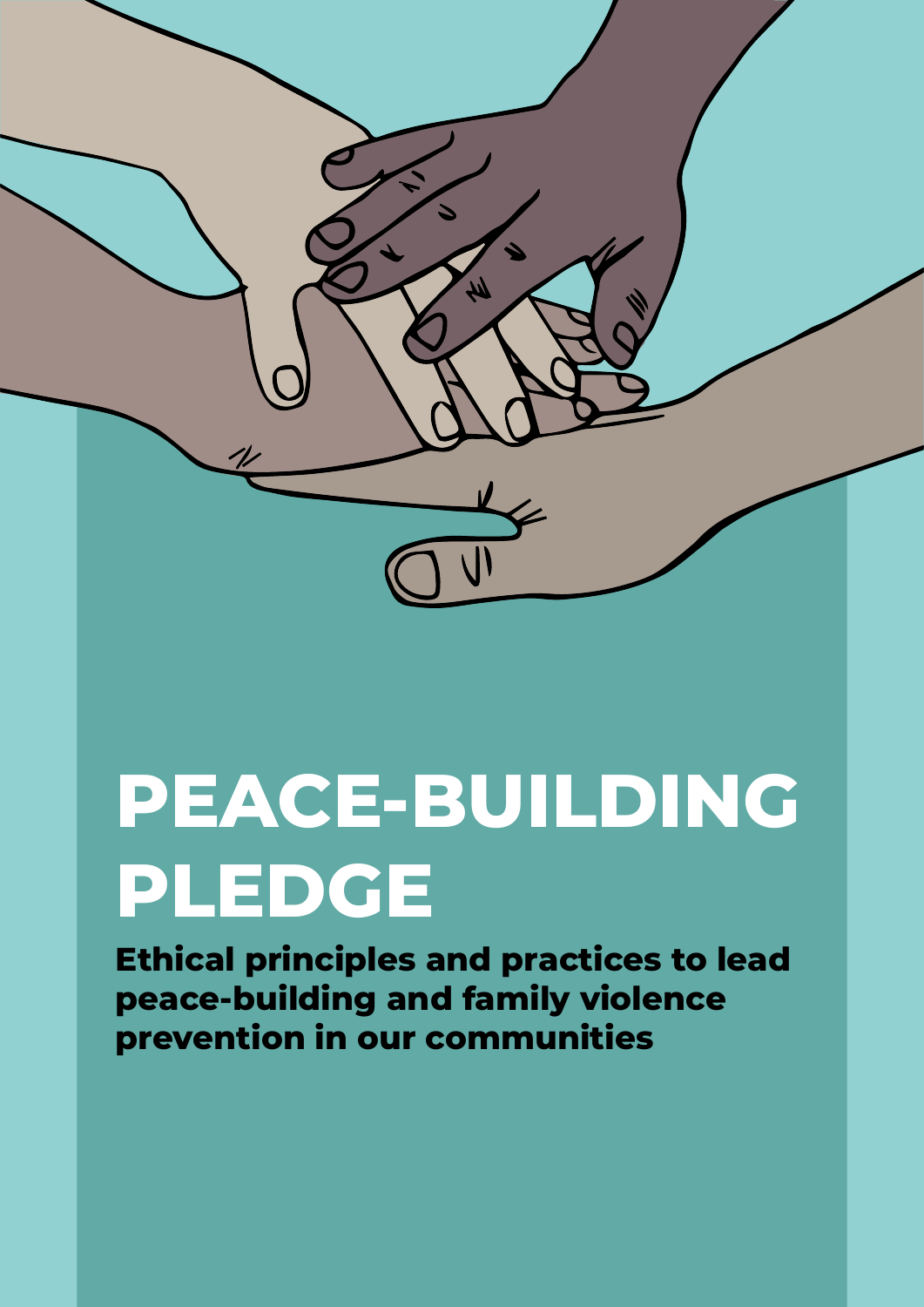## **Contents**

## **My Key Values**

Cultural Respect **Equality Safety Confidentiality** Good communication Positive Change **Integrity** 

## **Know My Role**

Gaining Trust Independence Voluntary work

### **Know My Boundaries**

Personal development Capacity and Referral Conflict of interests Duty of care

## **Family Peace-Building**

**[6](#page-5-0)**

**[3](#page-2-0)**

**[4](#page-3-0)**

**[5](#page-4-0)**

Family is core Understanding family violence Ensuring safety Engaging with perpetrators of family violence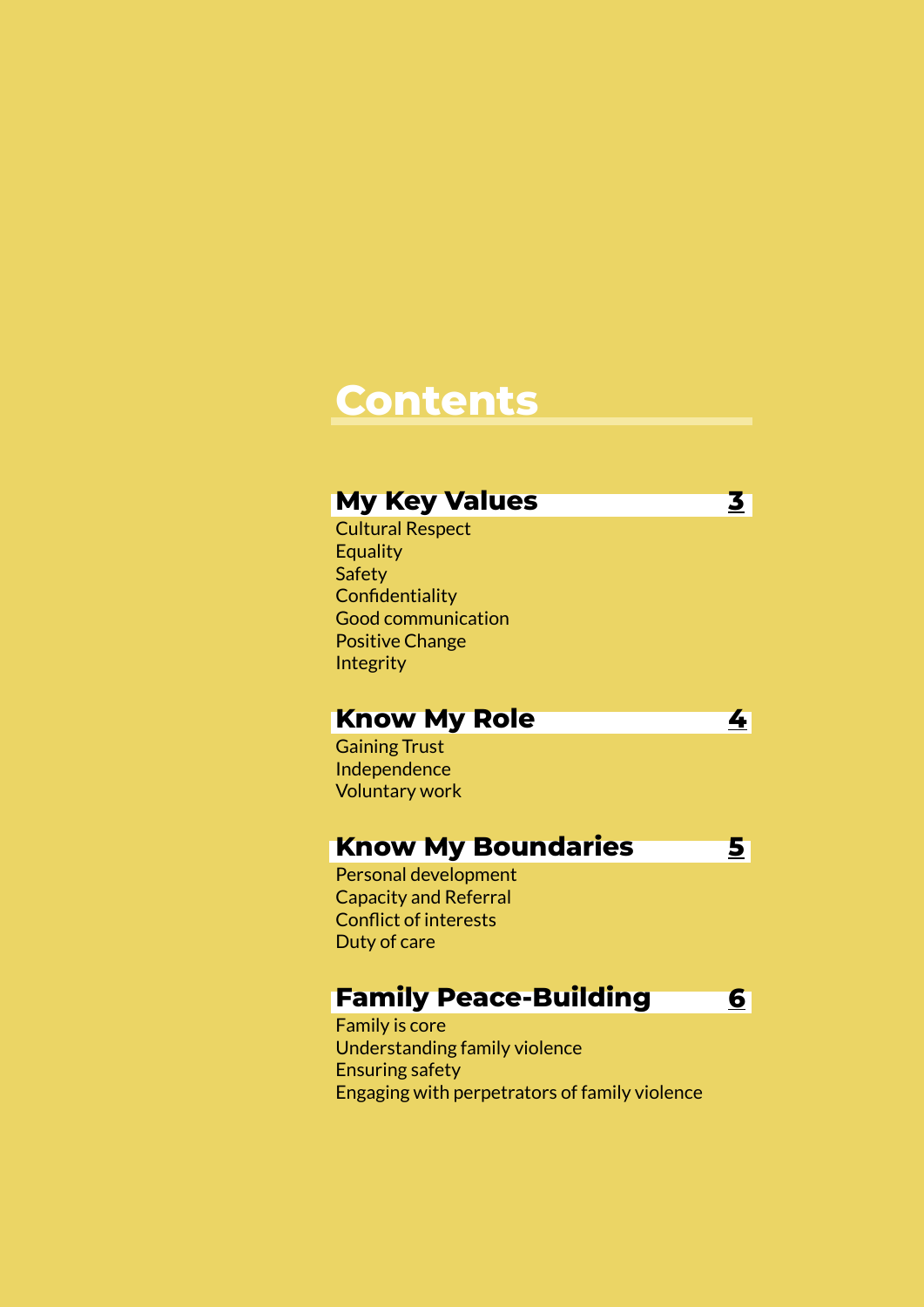# <span id="page-2-0"></span>**My Key Values**

#### **Cultural Respect**

- **1.** I offer respect to the First Peoples of the land where I live and work. I acknowledge Makaratta - as spoken by Aboriginal and Torres Strait Islander leaders through the Uluru Statement from the Heart - the coming together after a struggle, and an agreement for a fair and truthful relationship that will bring a better future. This is at the heart of peace-building.
- **2.** I acknowledge there is wisdom and strength in all cultures, and that each has much to teach, and to learn.
- **3.** I accept that people in Australia are free to choose any, or no, religion and will respect their choices.
- **4.** I acknowledge that peace-building work can be more effective if we know and connect to people's cultural background, and work together with their cultural structures and obligations.
- **5.** I will support cultural or religious traditions that promote safe and healthy relationships and deeply analyse any that seem not to.
- **6.** I am aware that people make culture and can change culture.

#### **Equality**

- **7.** I acknowledge every person should be given equal dignity and respect.
- **8.** I acknowledge and accept Australia's human rights laws which aim to give all people equal opportunity regardless of characteristics such as race, ethnicity, religion, sex, sexuality, disability.
- **9.** I will be tolerant and accepting of difference, while remaining true to the core values in this Code.



### **Safety**

- **10.** I will always prioritise and support the safety of people and especially of those that are most vulnerable.
- **11.** I acknowledge that many people carry with them conflict and trauma from the past, and need support to help them heal and integrate.

## **Confidentiality**

- **12.** I will inform community members that information they confide in me will be kept confidential unless they consent to having it passed on, or if the law requires it, or where there's a need to prevent a threat to someone's life or health, or where there is a risk of child abuse. These are common professional standards of confidentiality.
- **13.** I understand that I must inform authorities if I become aware of any sexual abuse of children under 16.
- **14.** There is no time limit on confidentiality. If I have gained confidential information in my work as a community leader then it will stay confidential into the future unless all affected parties give full informed consent for me to reveal.
- **15.** If I am passing my leadership to another I will maintain confidentiality of private information that community members have passed on to me. As part of handing over I would give an incoming leader a general overview of community issues but will not pass on confidential information unless I have the parties consent.

#### **Good Communication**

- **16.** I will communicate respectfully and check that people feel safe and are fully understanding.
- **17.** I will dialogue in the first language of community members where possible, as it can enable deeper understanding.
- **18.** If an interpreter is needed I will engage a [NAATI](https://www.naati.com.au/about-us/)-credentialed interpreter where possible. I will make it clear that interpreters must be accurate, unbiased, confidential and follow their [Code of Ethics](https://ausit.org/code-of-ethics/). I will speak clearly in short segments and give more time so as to promote good communication. I will check if the government will provide the interpreter freeof-charge (TIS - Translating and Interpreting Service Ph: 131 450).

#### **Positive Change**

- **19.** I will always work towards positive change and building people's self-worth and realisation that 'change starts within me'.
- **20.** I understand that Peace-Building and violence prevention requires action across all sectors of society - individuals, peers, families, communities, services, media and policies, and that these all affect each other.

#### **Integrity**

**21.** I will be true to the values and principles in this Code. I will not hold myself out as a community leader if I do not follow these principles in my own life.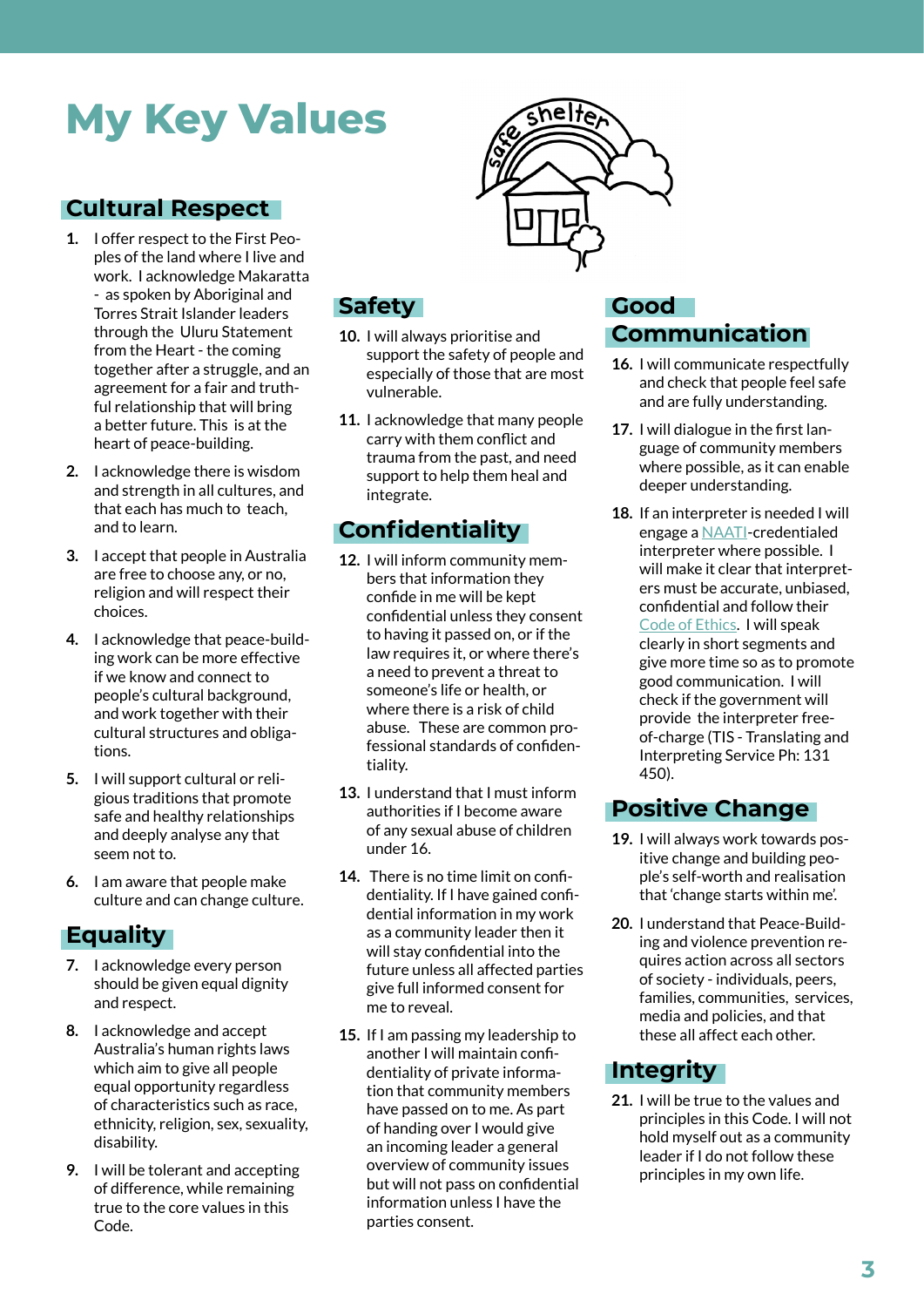## <span id="page-3-0"></span>**Know My Role**

#### **Gaining Trust**

- **22.** I acknowledge that a leader must be trusted by the community to be an effective peace-builder.
- **23.** I will build trust with the community by showing them my honesty, commitment and knowledge. If that trust is not there then I will try to refer them to other leaders or support people whom they trust.
- **24.** I understand that the community expects a leader to be someone who is: honest and respectful; a good listener and communicator; who follows clear, fair processes; keeps confidentiality; and supports people in the community towards safely and respectfully working through their issues.
- **25.** I will be a good clear communicator and have a fair engagement process which is known to the community and which supports safe and respectful peace-building.
- **26.** Through deep listening, reflection and patience I will seek to understand the source of the conflict and the possible alternatives. I will encourage people to make their own decisions about dealing with disputes safely.

#### **Independence**

- **27.** I will be impartial and not let my personal biases stop a fair process and fair outcome in a community disputes.
- **28.** In a dispute I will be independent and not take sides - unless there is actual or possible abuse and violence, including threatening or dominating behaviour. In that case I will prioritise, and make it clear I will support those who are most at risk of abuse and harm. Where there is a real risk I will refer parties to relevant services. I will still seek to maintain a respectful relationship with all parties so as to explore their story and keep open a chance to promote positive change.

#### **Voluntary work**

**29.** I understand the role of a community leader when outside of their normal employment is voluntary, and I will not seek nor accept any payment from community members for work done in my role as voluntary community leader.

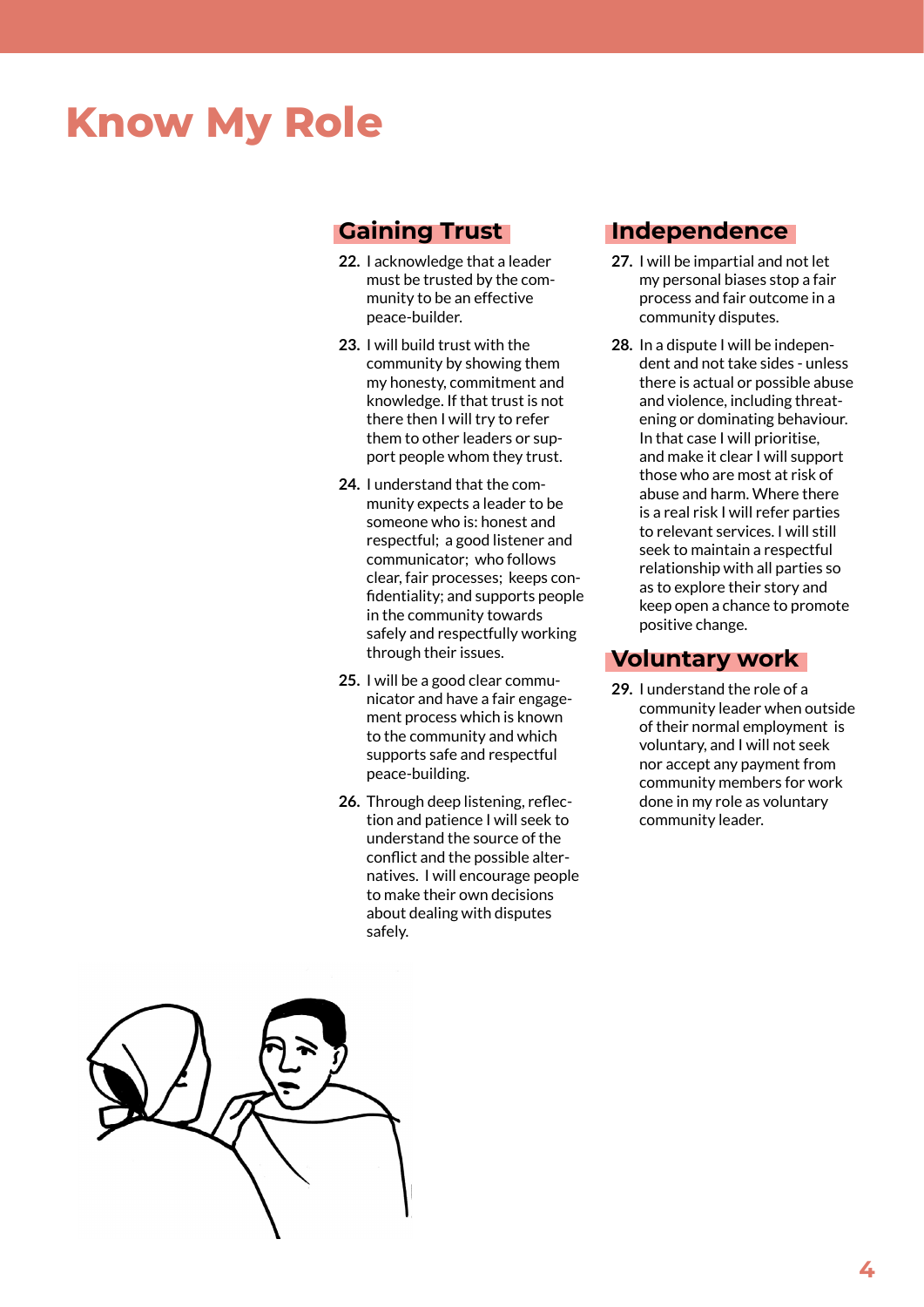## <span id="page-4-0"></span>**Know My Boundaries**

## **Duty of care**

**30.** I will consider and take care to avoid any harm that might hap pen in my peace-building work with the community. I under stand that if I hold myself out as a community leader and people rely on me then I have a legal 'duty of care' to minimise risks. This would include helping people understand their level of risk and their options for safety, and quick and effective referral to police and other specialist services.

#### **Personal development**

- **31.** I acknowledge there are com plex and high demands on leaders to help build community peace. I acknowledge that I, like all of us, have vulnerabilities and make mistakes and should always be open to learning.
- **32.** I commit to ongoing learning and training as a commu nity leader to enhance my peace-building work.

#### **Capacity and referral**

**33.** I will be available as a point of contact for community when there are disputes, but will prac tice self-care to ensure my good health and ability to honour my responsibilities to family and other work. This means I will make clear to the community that there may be times I will not be available because my personal and family commit ments must take priority.

- **34.** I will advise community mem bers if I do not have the capacity to adequately deal with a matter and will refer them to other trusted supports or services.
- **35.** When referring, I will seek services that are most 'culturally safe' - this means as a minimum that the services are aware that cultural and religious practices may be different, that they treat each person as an individual with dignity and respect, that they use interpreters where necessary, and that they seek to integrate into their client work the cultural bonds that support community members.
- **36.** In the family violence area I will make myself familiar with clear referral pathways to police, spe cialist family violence services, men's behaviour change pro grams, alcohol and other drug services.
- **37.** I will refer people to lawyers or registered migration agents when they need legal advice. I understand Legal Aid and Com munity Legal Centres can give initial free advice or referral in most cases.

#### **Conflict of interests**

**38.** I will not become part of the conflict. In my community work if there is ever a perceived or actual conflict between my own personal interests and that of the community, I will disclose this to all parties and will not be involved in the matter unless all

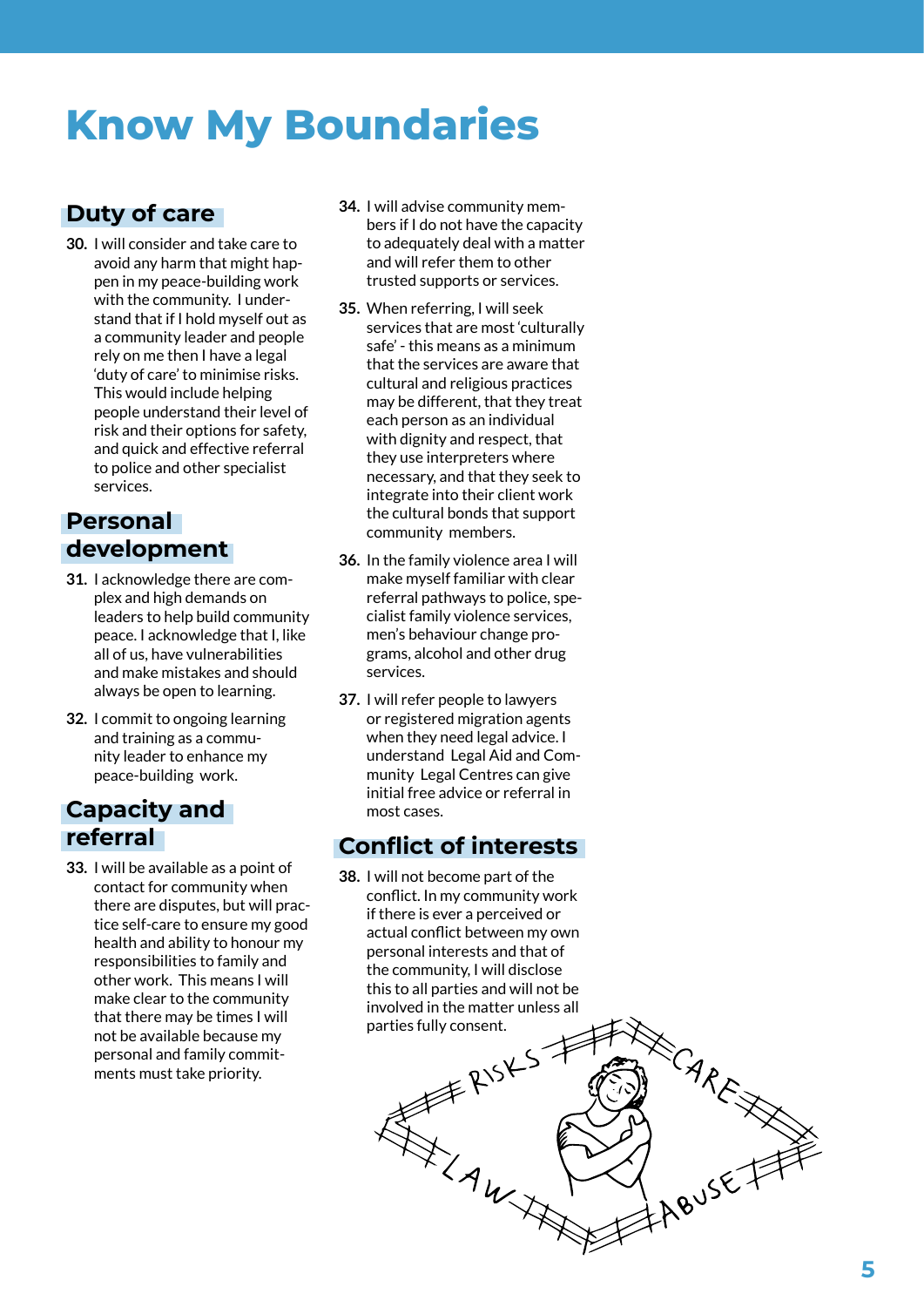# <span id="page-5-0"></span>**Family Peace-Building**

## **Family is core**

- **39.** I acknowledge family is at the basis of community and society, and that marriage and intimate partner relationships are a deep bond, and that children are treasured in all cultures.
- **40.** I will support families to try to resolve their dispute if I am requested, and help them stay together, if they want, unless there is actual or possible violence. I will not encourage partners and children to stay in a family if their safety is at risk.

## **Understanding family violence**

- **41.** I will make clear to the community that I am against violence and abuse in all forms, and that includes emotional, psychological and other forms of abusive and coercive control.
- **42.** I recognise that in family violence cases those at highest risk will mostly be women and children.
- **43.** I recognise that exposing children to violence is a form of abuse.
- **44.** I understand that rigid gender roles which see men as dominant and in control of women, is one of the most significant factors that drives family violence.

### **Ensuring safety**

**45.** If I suspect there is actual or real risk of violence in the family I will refer those most at risk to specialist services or the police. I understand in the case of violence against women that some of the most critical high risk factors are where there is evidence of either; threats to kill, strangulation, stalking, isolating or disregard of the law by the male partner.

- **46.** I will speak up for safety and gender equality where men in my community show an attitude that supports male superiority or violence, and I will seek to promote alternate, healthier attitudes and behaviours.
- **47.** If a woman who is at risk is reluctant to access domestic violence services, I will encourage at least a safety plan which would include matters such as: Plan who to call, where to go, what to take; Store safety contacts in phone under secret names; Check in daily with someone; Get neighbours to listen out; Alert police so they know to check.

#### **Engaging with perpetrators of family violence**

- **48.** When engaging with known or suspected perpetrators of family violence I will:
	- keep safety of victim-survivors at the very forefront and ensure police and family violence services are involved where there is risk of harm in the family
	- carefully guard against being seen by the perpetrator as colluding or agreeing to their violence.
- **49.** A person is accountable for their own violent behaviour. I will encourage reflection about the abusive behaviour but won't support attempts by a perpetrator to minimise, blame-shift or justify violence.
- **50.** Where possible, if I have a relationship of trust with the perpetrator, I will:
	- provide a respectful, safe and supportive space for the perpetrator to explore stopping violence
	- explore positive values the perpetrator has and encourage the perpetrator to produce their own non-abusive solution
	- aim for positive exchange by inquiring about what future the abuser wants and how they can get there
	- encourage a view that power within oneself and self-control is a more powerful feeling than power over someone
	- always have safety of vicim survivors at the forefront.